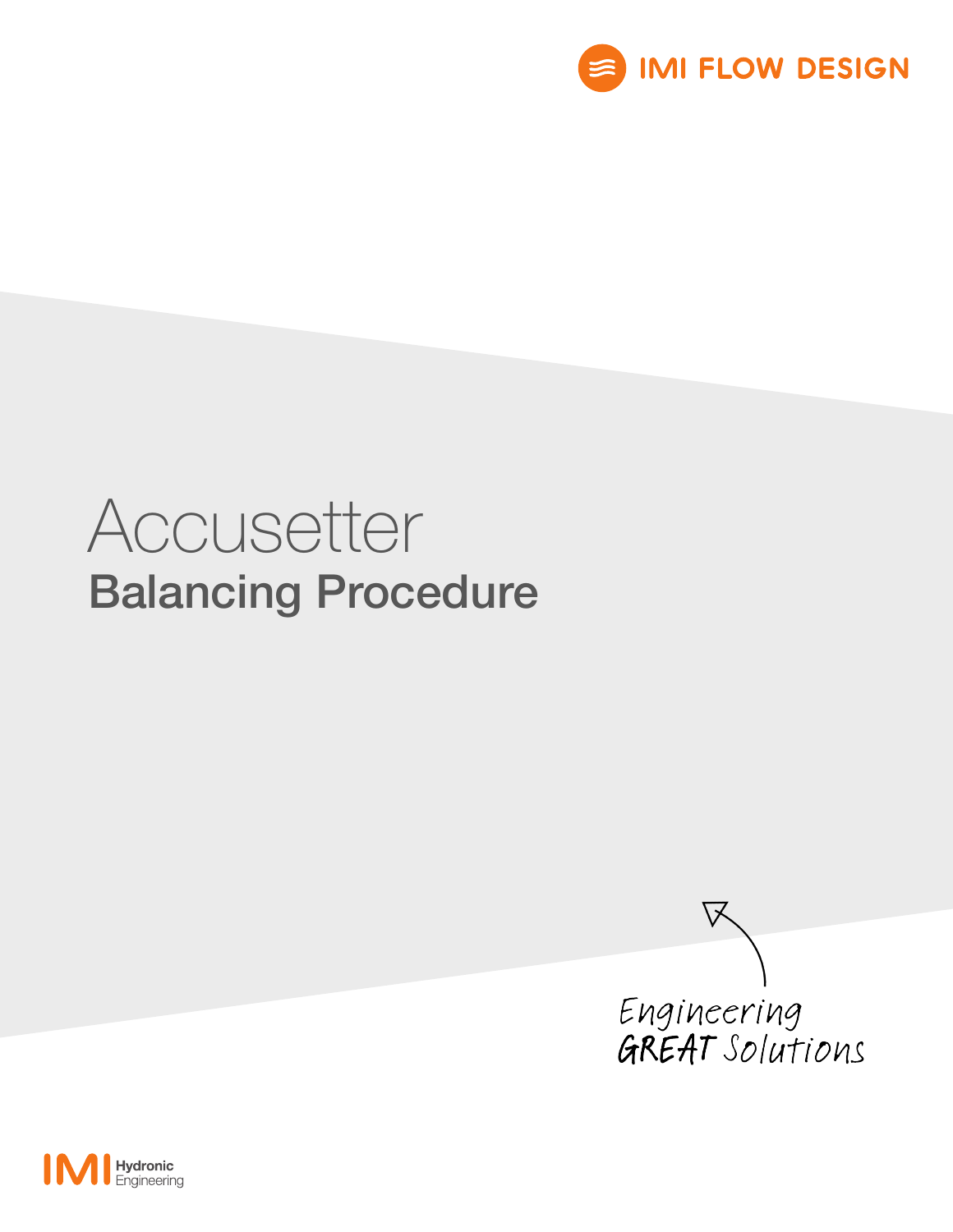# Accusetter Balancing Procedure

## Select the flow tolerance required

As per the attached chart (ASHRAE Systems Guide, 1984),  $\pm$ 10% is generally accepted as a reasonably cost effective flow tolerance, but special systems may require more accurate balance. System tolerance is composed of three parts: the flow element (in our case  $\pm$  2%), the flow reading device (in our case  $\pm$  1/2% giving Accusetter an installed and readable field accuracy of better than  $\pm$  3%). The third part, the field reading and adjusting, must be of a high degree of accuracy to produce overall results in the  $\pm$  10% range or better. It is important to specify both the accuracy and the reporting method to obtain best field results.



## Pre-balanced procedure

- 1. Analyze the job drawings and develop a flow diagram listing design GPM at each designated location. Be sure all flow paths have at least flow readout and temperature readout capability.
- 2. System must be flushed, strainers cleaned and re-installed. All manual valves are to be in open position, all automatic temperature control valves in open position, expansion tank charged to at least 15 PSI and all air eliminated from the system.
- 3. With three way valve systems, the bypass valve should be closed at this point and reset later while reading the terminal units to provide the same pressure drop as the terminal. In primary/secondary systems, secondary pumps must be running and balancing valves open.
- 4. Equipment required: One (preferably two) flow meter kits. pressure gauge, temperature measurement equipment, radio communications systems for balancing team, and balancing forms (see installation/balancing tab for sample) for recording all data.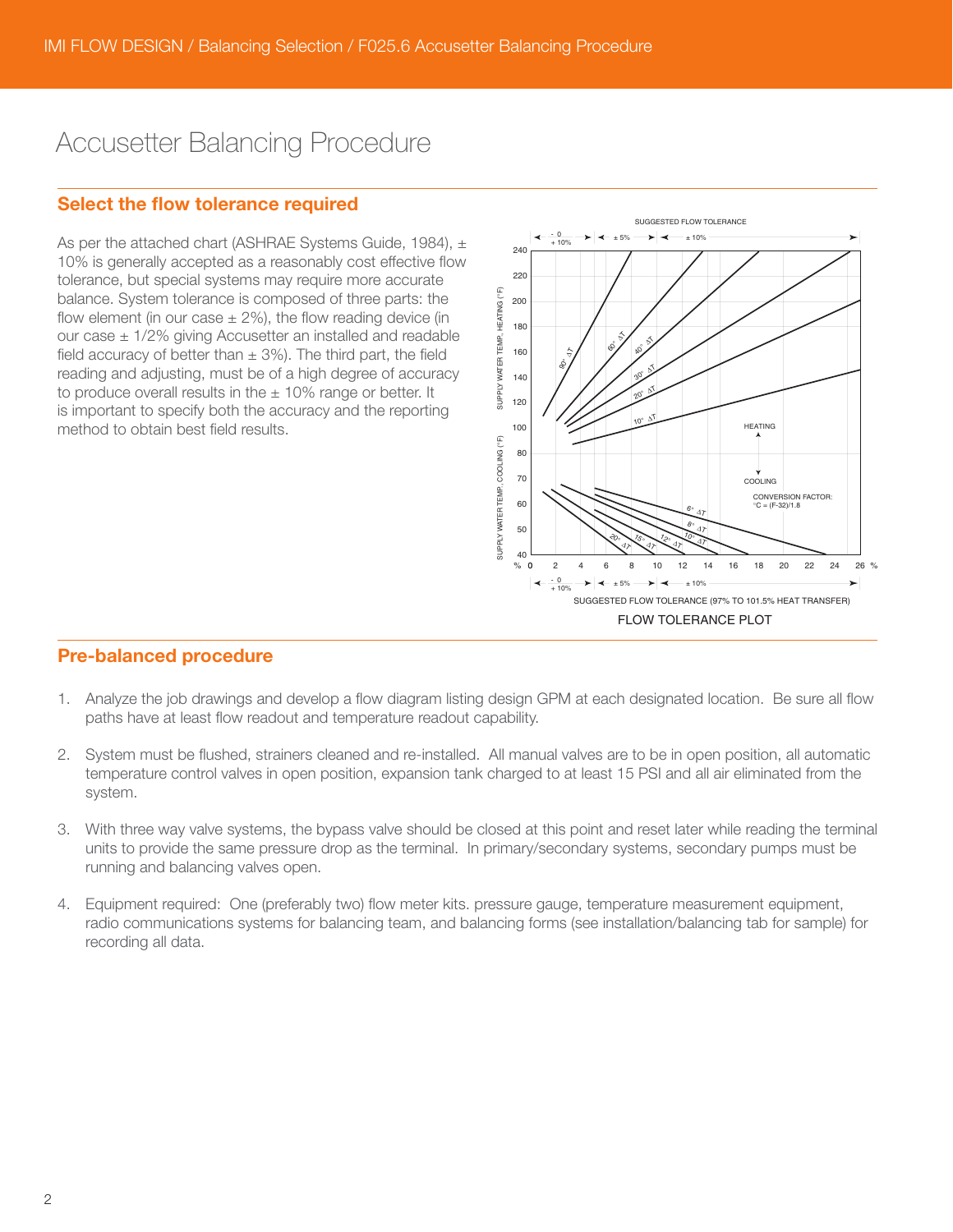# Accusetter Balancing Procedure

## Typical System Layout

| Step        | 1        |                          | <b>Read Pumps</b>                                                                                                        |   |  |  |
|-------------|----------|--------------------------|--------------------------------------------------------------------------------------------------------------------------|---|--|--|
| Step        | 2        |                          | <b>Read Risers</b>                                                                                                       |   |  |  |
| Step        | 3        | $\overline{\phantom{0}}$ | Read Branches on Selected Riser                                                                                          |   |  |  |
| Step        | 4        |                          | Read Units on Selected Branch                                                                                            |   |  |  |
| <b>Step</b> | 5        |                          | Adjust Units to Proportion of Lowest                                                                                     |   |  |  |
| <b>Step</b> | 6        |                          | Adjust Units on All Branches<br>Lowest to Highest                                                                        |   |  |  |
| Step        | 7        | $\sim$                   | Adjust Branches to Proportion of<br>Lowest Riser Now Proportionally<br>Balanced Repeat 4 thru 7 For All<br><b>Risers</b> | B |  |  |
| Step        | 8        | $\overline{\phantom{a}}$ | Adjust Risers to Proportion of<br>Lowest                                                                                 |   |  |  |
| Step        | 9        |                          | Adjust Headers to Proportion of<br>Lowest                                                                                | B |  |  |
| Step        | 10       | $\overline{\phantom{a}}$ | Adjust Chillers yo Proportion of<br>Lowest                                                                               |   |  |  |
| <b>Step</b> | 11       | $\sim$                   | Adjust Condensers to Proportion of<br>Lowest                                                                             |   |  |  |
| <b>Step</b> | $12 -$   |                          | Adjust Towers to Proportion of<br>Lowest                                                                                 |   |  |  |
| <b>Step</b> | $13 - 1$ |                          | Adjust Flow at Pumps - Method<br>Described in "Energy Efficiency in<br>Balancing"                                        | B |  |  |
|             |          | $\mathbf{1}$             | $\mathbf{1}$                                                                                                             |   |  |  |

MAIN

CHILLER PUMPS

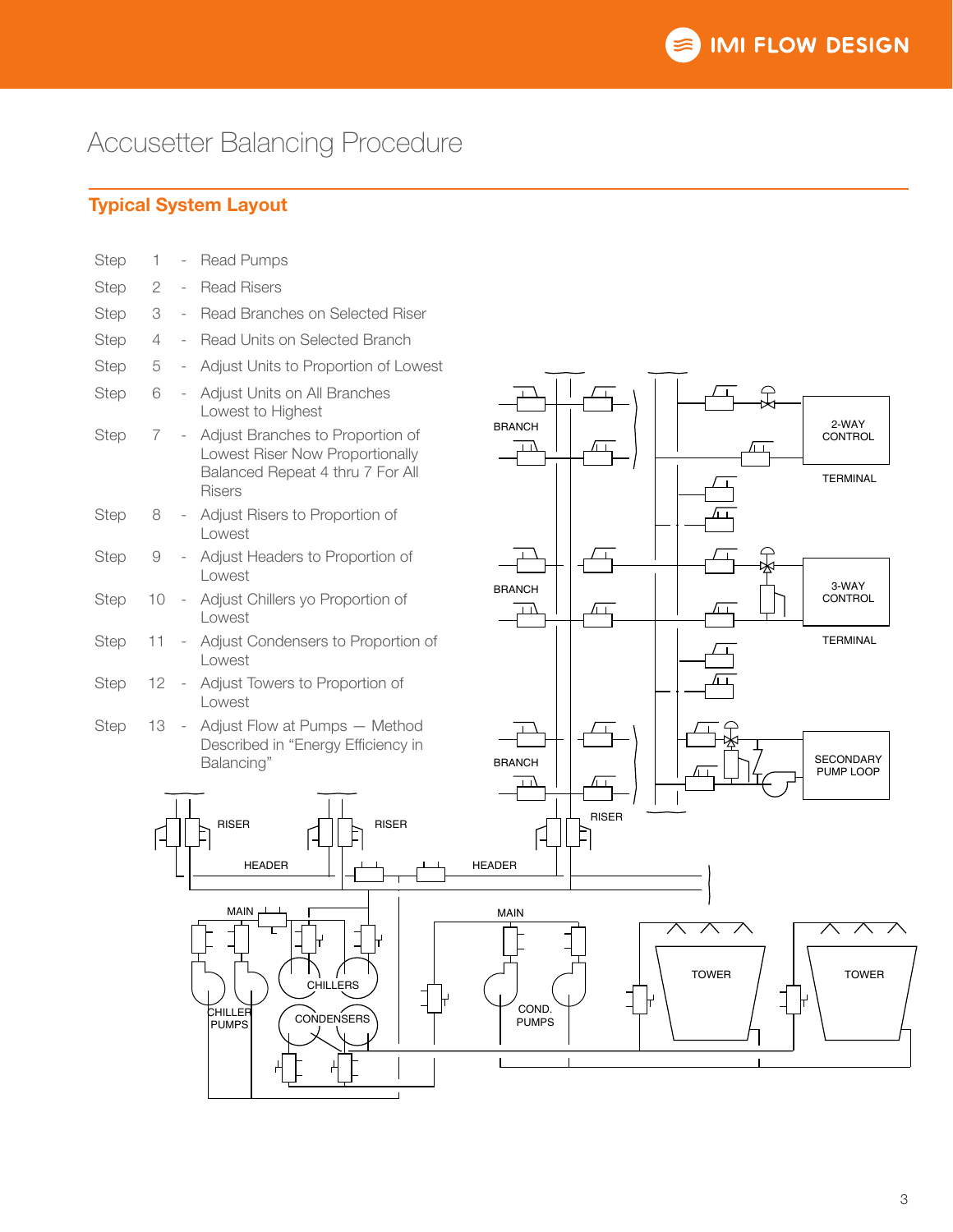# Accsetter Balancing Procedure

## Select the flow tolerance required

The most efficient and lowest pressure drop balancing method is known as proportional balancing. This procedure develops one complete flow path with no balancing valves throttled. Rather than attempting to set design flows one at a time, the entire system is balanced to the same proportion or ratio of actual flow to design flow. The final adjustment of flow is accomplished at the pump and all previously proportionally balanced devices are brought to design flow simultaneously.

#### Step One

With all valves open, read system flow at pump(s) and compare to the total design flow of all connected devices. If the flow is less, verify that it is within the range of the intended diversity. If flow is more than 20% above design, adjust discharge of pump to  $+20\%$  maximum.

#### Step Two

Read the flows of all risers and/or secondary pump loops to identify the riser/loop having the highest proportion of actual to design flow. This is the riser with the lowest installed pressure drop and will be the first balanced. Any risers or secondary pump loops that are more than 20% above design flow should be adjusted to + 20% maximum.

#### Step Three

Read the flows of all branches on the selected riser to identify the branch having the highest proportion of flow. This is the branch with the lowest installed pressure drop and will be the first balanced. Any branches that are more than 20% above design flow should be adjusted to  $+20\%$  maximum.

#### Step Four

Read the flow of all the units on the selected branch and select the unit having the lowest proportion of actual to design. This is the unit with the highest installed pressure drop and will remain open.

#### Step Five

Adjust the unit with the next lowest proportion of actual to design to match the proportion of the lowest unit. You should check back on the lowest unit (which becomes the reference unit) as it will increase when the next unit is adjusted. Adjust all other units on this branch to the same proportion as the reference unit with appropriate check-backs as required. Balance from the lowest pro-portion to highest proportion until all units on branch are proportionally balanced. Readout all units to verify they are set at the same proportion.

#### Step Six

The next set of units balanced will be on the branch with the next lowest proportion of flow. Continue from lowest to highest, balancing all units on each of selected riser using procedure in STEP FIVE.

#### Step Seven

Find the branch with the lowest proportion (this branch will remain open), and then balance all other branches to the reference branch. The riser is now proportionally balanced. Repeat STEPS FOUR thru SEVEN for all risers until the units and branches on each are proportionally balanced.

#### Step Eight

Select the riser with the lowest proportion (this riser will remain open). Set the next lowest riser to the same proportion as the reference riser and proceed until all risers are proportionally balanced.

#### Step Nine

If system has multiple headers, identify the one having the lowest proportion (leave open) and set the next lowest proportional header to match. Adjust each header accordingly. System is now proportionally balanced and contains one open flow path from headers to risers to branches to terminals having the lowest pressure drop possible. Readout all terminals and fine tune any out of range devices, set memory stops, and record final readings. The final flow adjustment takes place at the pump and the method of achieving design flow is the subject of the section titled "Energy Efficiency in Balancing."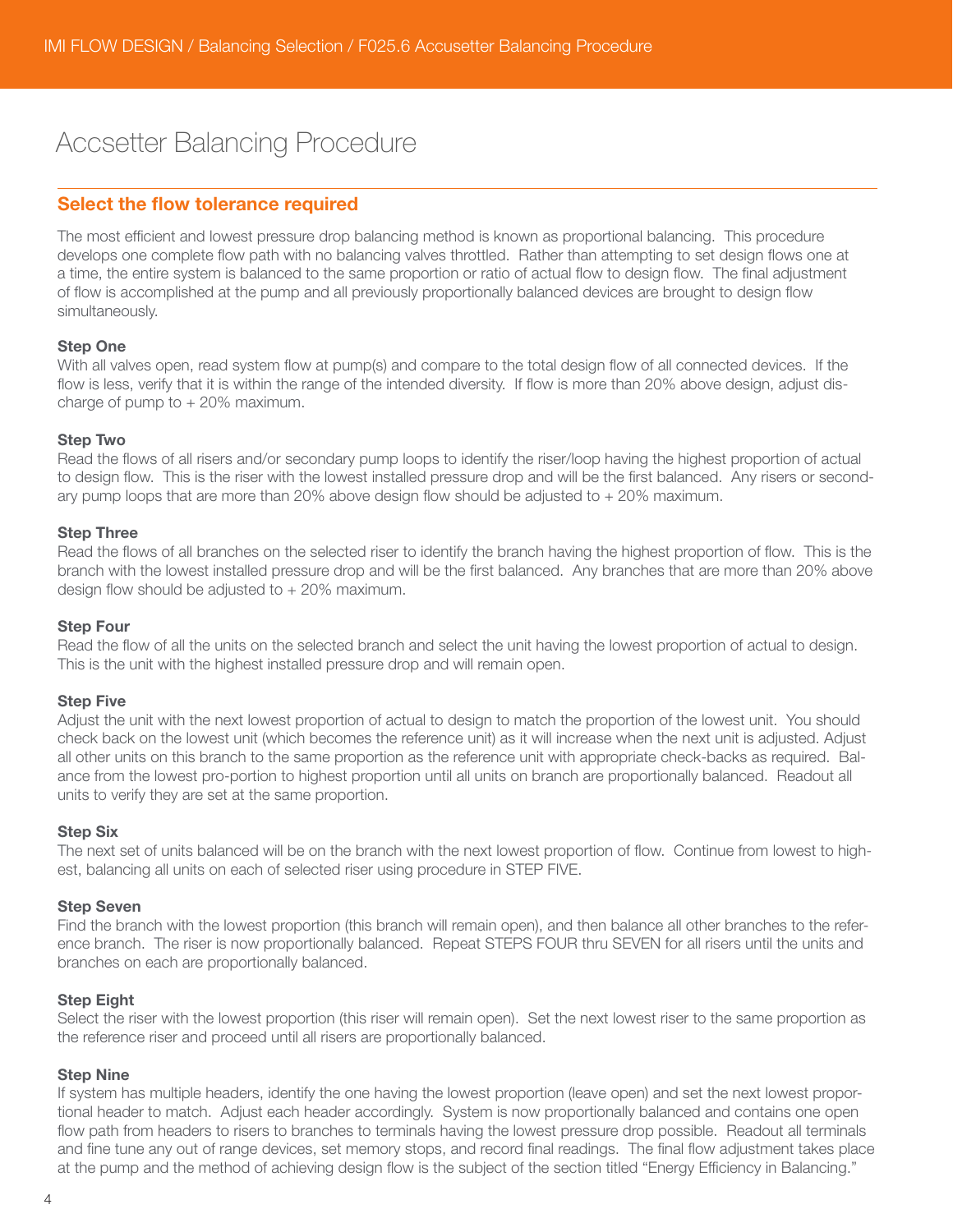# Accsetter Balancing Procedure

## Balancing the system

Using the following actual pump curve as an example, it is easy to tabulate the effects of various methods of obtaining design flow at the pump. Point E represents the proportionally balanced system before any adjustment at the pump to achieve design flow condition. The design flow may be obtained by throttling the pump, trimming the impeller, changing the pump or reducing the pump speed. The simplest and least costly of these options is to throttle the pump, (system goes to Point A) producing balanced design condition and saving three horsepower in our example. It is also possible to operate the system at Point C (design flow rate with actual system pressure drop). Operation at Point C can be obtained by trimming the pump impeller to approximately 10.5" or reducing the pump speed using a variable speed device. Trimming the pump impeller is the lowest cost method of obtaining this operating point but, once trimmed, the impeller offers no capability of producing additional flow should conditions warrant. A variable speed pump can match future load conditions, but imposes an additional penalty of the inefficiency of the drive on the system, thus making it a poor choice if this is all the drive is designed to accomplish. Systems having variable flow characteristics (modulating valves) can

utilize variable speed drives to a substantial cost advantage taking into account the building's diversity, etc. The pump/system curve analysis also shows the effect of using the Accusetter low-loss design and Accusetter Venturi/Pitot design for all flow measuring and setting stations (System B). A system designed (per the attached schematic) using conventional flow measurement and setting devices on the pump discharge, chillers, headers, risers, branches, and units and selected per the manufacturers recommendations

contrasted to Accusetter devices picked for the same line diameters and flow conditions would result in a net pressure drop approximately 21 feet higher than the Accusetter system. The effect of this 21 feet pressure drop savings produces a substantial reduction in pump horsepower. Accusetter valves, when matched with impeller trimming, produces a system offering the most efficient and cost effective design possible (System D).



|                | <b>Typical System Analysis</b>                                                                                              |      |             |                           |                      |                        |                           |
|----------------|-----------------------------------------------------------------------------------------------------------------------------|------|-------------|---------------------------|----------------------|------------------------|---------------------------|
| <b>System</b>  | <b>Description</b>                                                                                                          |      | <b>HEAD</b> | <b>PUMP</b><br><b>BHP</b> | System<br>Comparison | \$ Saved**<br>Per Year | \$Saved Per**<br>25 Years |
| $\overline{A}$ | Designed w/conventional variable orfice<br>balancing valves at pumps, chillers,<br>headers, risers, branches, and terminals | 1200 | 125'        | 44                        | A vs E               | 1844                   | 247,000                   |
| B              | Same system w/ Accusetter devices in<br>same position, same line size                                                       | 1200 | 104'        | 36.3                      | B vs E               | 4124                   | 553,000                   |
| C              | Trim Impeller/Variable Speed Pump -<br>System A (Conventional)                                                              | 1200 | 83'         | 30.2                      | $C$ vs $E$           | 6494                   | 870,000                   |
|                | Trim Impeller/Variable Speed Pump -<br>System B (Accusetter)                                                                |      | 60'         | 24.2                      | D vs E               | 8788                   | 1,179,000                 |
| F              | Unbalanced System                                                                                                           | 1200 | 112'        | 47                        |                      |                        |                           |